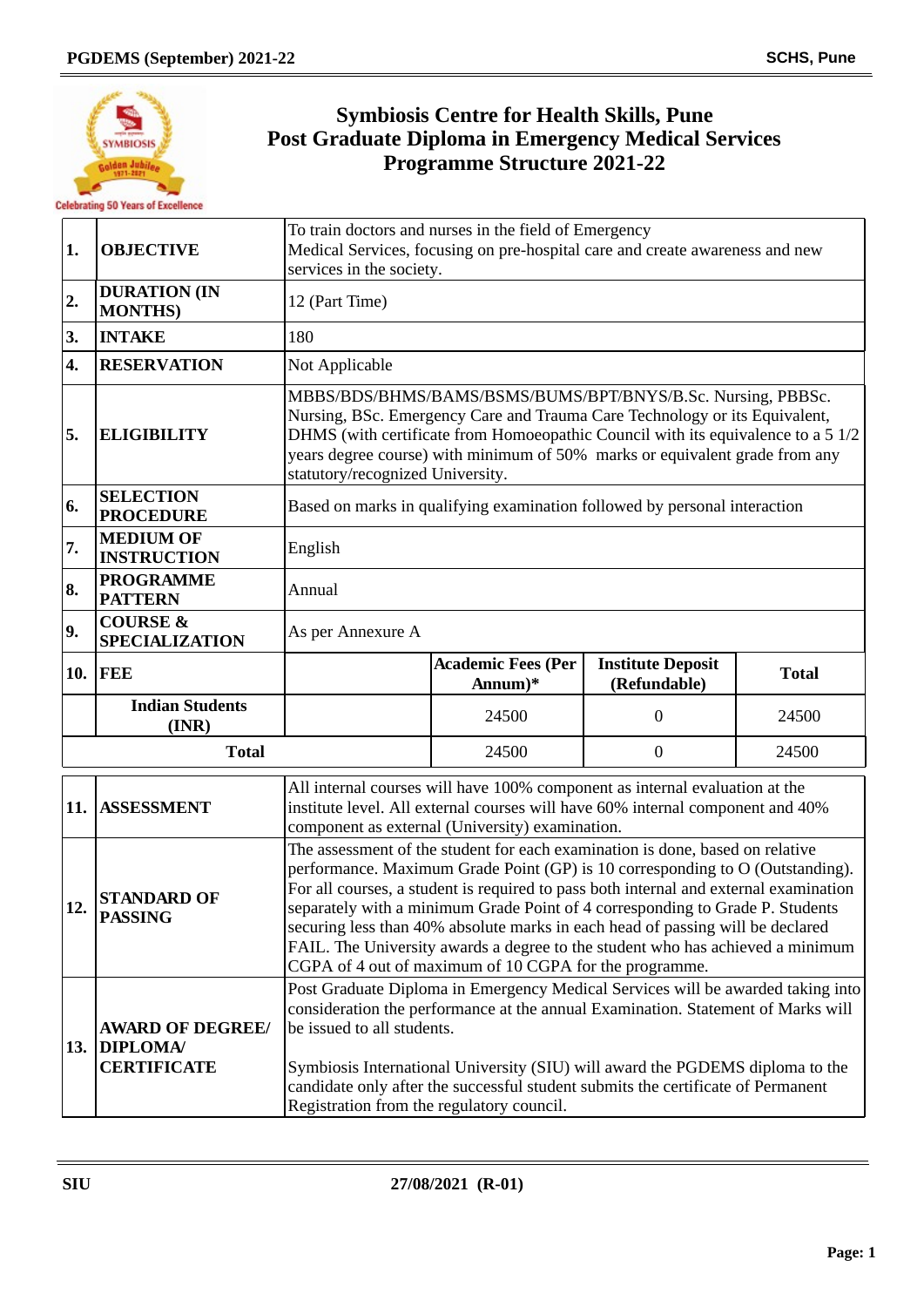## **14. NATURE WISE DISTRIBUTION OF CREDITS Year Generic Core Generic**  $\begin{array}{|l|l|} \hline \text{Generic} & \text{Specialization} \text{|}\text{Specialization} \text{|}\text{Open Electric} & \text{Audio} & \text{Total} \end{array}$ **Elective Core** 1 | 30 | 0 | 0 | 0 | 0 <mark>| 0 |</mark> 30 **Total 30 0 0 0 0 0 30** The revised programme structure supersedes the previously approved programme structure dated 26/08/2021 for the programme.

This Programme Structure is aligned with the norms laid down by the University and is approved by the Academic Council.<br>Hereafter changes (if any) which conform to the policy on "Curriculum Development and Review" would be permissible, subject to revision of the Programme<br>Structure, following the specified processes.

Head - Academics

THIS IS SYSTEM GENERATED DOCUMENT AND REQUIRES NO SIGNATURE.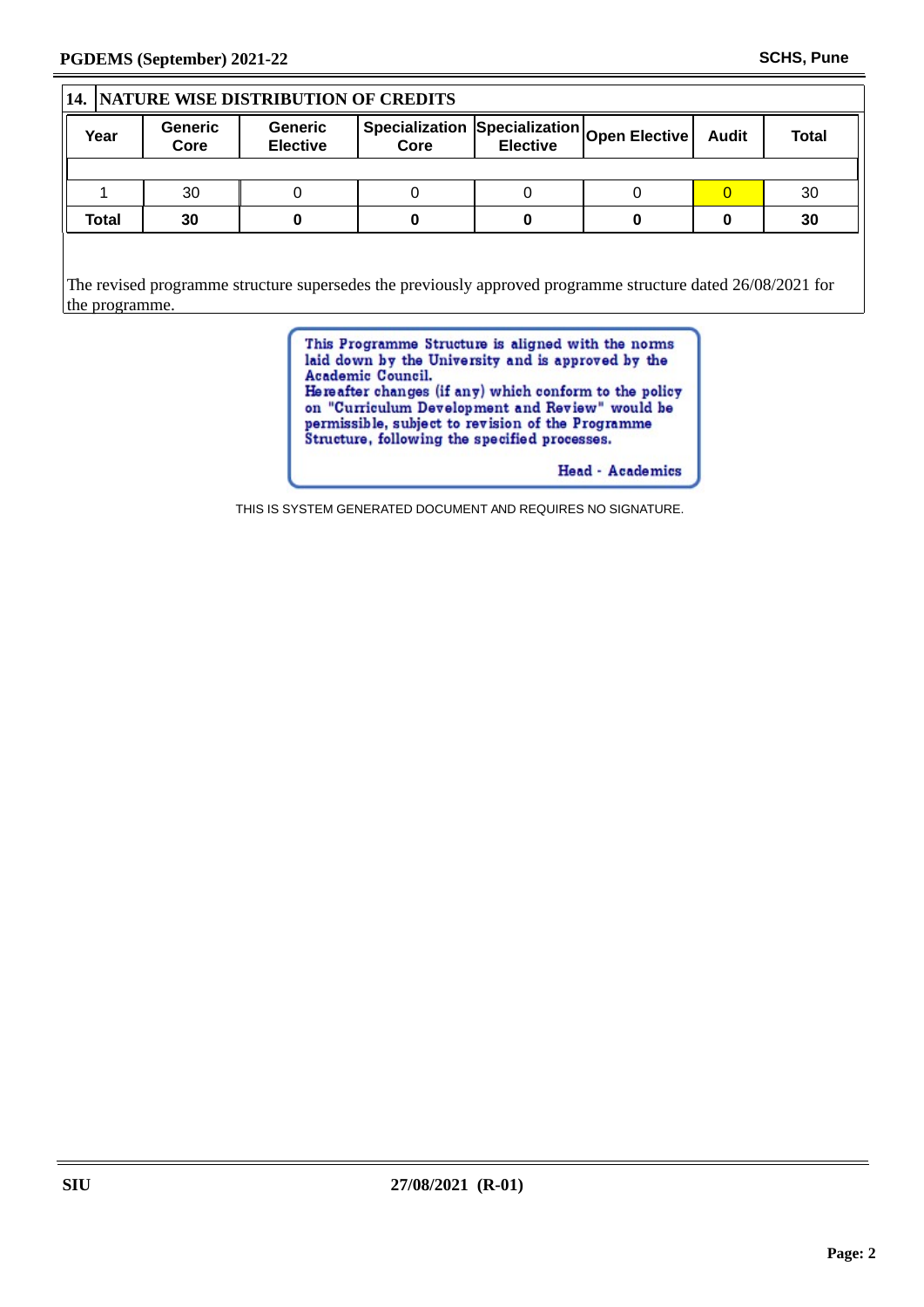

## **Symbiosis Centre for Health Skills, Pune Post Graduate Diploma in Emergency Medical Services Programme Structure 2021-22**

**Annexure A**

| Catalog<br><b>Course</b><br>Code | <b>Course</b><br>Code       | <b>Course Title</b>                                                                              | <b>Specialization</b> | <b>Credit</b> | <b>Internal</b><br><b>Marks</b> | External<br><b>Marks</b> | Total<br><b>Marks</b> |  |  |  |
|----------------------------------|-----------------------------|--------------------------------------------------------------------------------------------------|-----------------------|---------------|---------------------------------|--------------------------|-----------------------|--|--|--|
|                                  | Year: $1$                   |                                                                                                  |                       |               |                                 |                          |                       |  |  |  |
|                                  | <b>Generic Core Courses</b> |                                                                                                  |                       |               |                                 |                          |                       |  |  |  |
| T4334                            | 0408630101                  | Advanced Pre-hospital Care,<br><b>Patient Assessment &amp; Medical</b><br>Emergencis             |                       | 8             | 240                             | 160                      | 400                   |  |  |  |
| T4337                            |                             | Trauma Emergencies, Special<br>0408630102 Considerations & Operations,<br><b>Emergency Drugs</b> |                       | 7             | 210                             | 140                      | 350                   |  |  |  |
| T4635                            |                             | 0408630103 EMS Practical                                                                         |                       | 15            | 750                             | 0                        | 750                   |  |  |  |
|                                  |                             |                                                                                                  | <b>Total</b>          | 30            | 1200                            | 300                      | 1500                  |  |  |  |
|                                  |                             |                                                                                                  |                       |               |                                 |                          |                       |  |  |  |